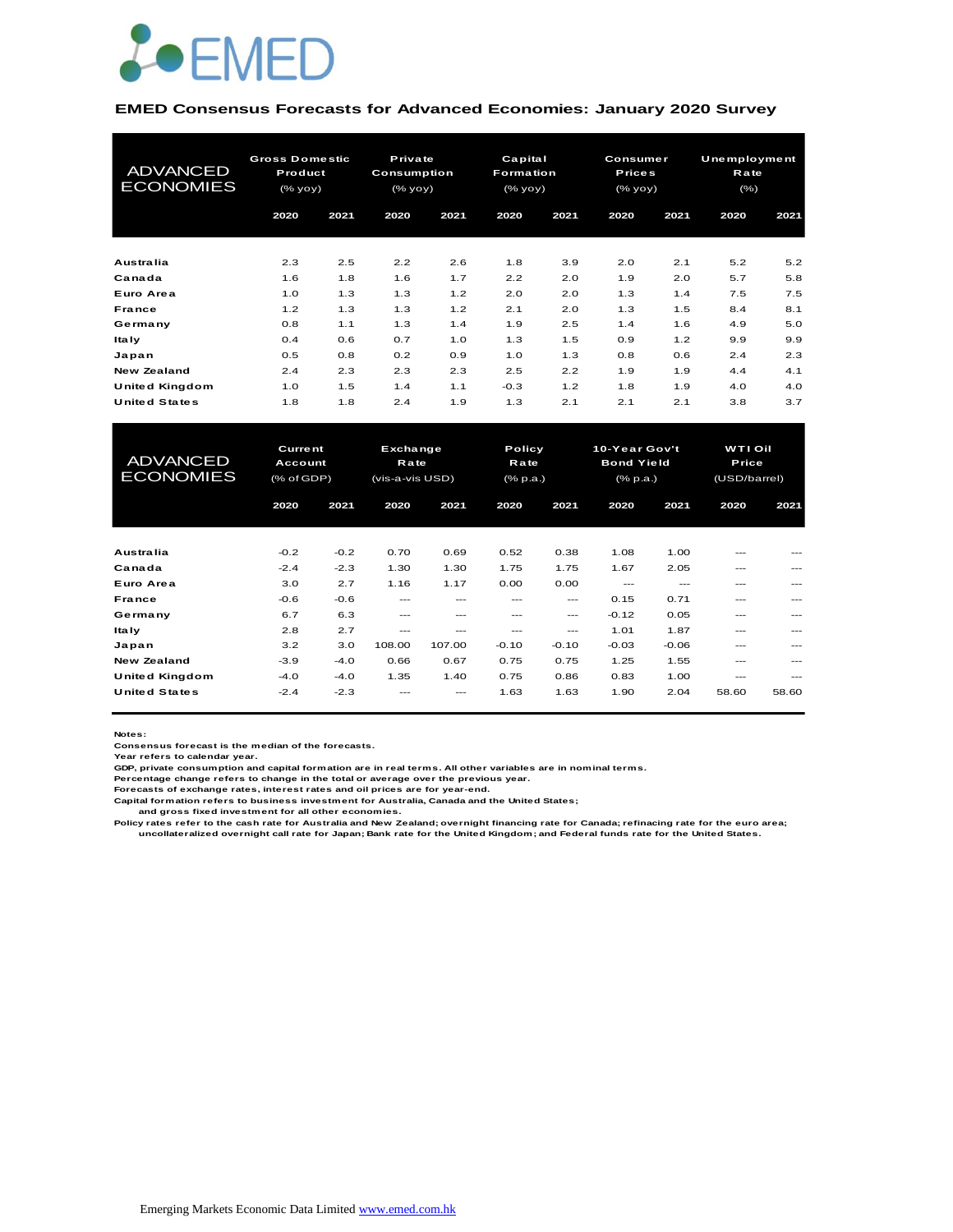

#### **EMED Consensus Forecasts for Emerging Markets: January 2020 Survey**

| <b>EMERGING</b><br><b>MARKETS</b> | <b>Gross Domestic</b><br>Product<br>(% yoy) |      |        | Private<br>Consumption<br>$(%$ (% yoy) |        | <b>Fixed</b><br>Investment<br>(% yoy) |      | Consumer<br><b>Prices</b><br>(% yoy) |               | <b>Unemployment</b><br>Rate<br>$(\% )$ |
|-----------------------------------|---------------------------------------------|------|--------|----------------------------------------|--------|---------------------------------------|------|--------------------------------------|---------------|----------------------------------------|
|                                   | 2020                                        | 2021 | 2020   | 2021                                   | 2020   | 2021                                  | 2020 | 2021                                 | 2020          | 2021                                   |
|                                   |                                             |      |        |                                        |        |                                       |      |                                      |               |                                        |
| Argentina                         | $-1.2$                                      | 1.5  | $-1.1$ | 1.8                                    | $-3.1$ | 3.5                                   | 45.0 | 33.8                                 | 10.5          | 10.1                                   |
| <b>Brazil</b>                     | 2.0                                         | 2.1  | 3.0    | 2.4                                    | 5.8    | 5.1                                   | 3.7  | 3.8                                  | 11.5          | 10.4                                   |
| Chile                             | 1.9                                         | 2.9  | 2.1    | 2.3                                    | 3.6    | 3.8                                   | 2.7  | 3.0                                  | 7.5           | 7.1                                    |
| China                             | 5.9                                         | 5.7  | 7.5    | 7.2                                    | 4.8    | 4.3                                   | 2.6  | 2.3                                  | 4.0           | 3.9                                    |
| Colombia                          | 3.0                                         | 3.5  | 3.6    | 3.7                                    | 2.5    | 3.0                                   | 3.4  | 3.4                                  | 10.5          | 9.8                                    |
| <b>Czech Republic</b>             | 2.5                                         | 2.6  | 2.8    | 3.3                                    | 3.0    | 4.9                                   | 2.3  | 2.0                                  | 2.2           | 2.2                                    |
| <b>Hong Kong</b>                  | 0.4                                         | 2.0  | $-0.7$ | 2.3                                    | 1.8    | 5.0                                   | 2.3  | 2.2                                  | 3.3           | 3.3                                    |
| Hungary                           | 3.2                                         | 2.6  | 3.1    | 2.5                                    | 4.2    | 0.2                                   | 3.2  | 3.3                                  | 3.4           | 3.4                                    |
| India                             | 6.3                                         | 6.7  | 6.6    | 6.9                                    | 5.2    | 6.5                                   | 4.1  | 4.1                                  | $\frac{1}{2}$ | $\cdots$                               |
| Indonesia                         | 5.0                                         | 5.0  | 5.0    | 5.0                                    | 5.2    | 5.0                                   | 3.5  | 3.5                                  | 5.2           | 5.3                                    |
| Malaysia                          | 4.2                                         | 4.5  | 5.6    | 5.3                                    | 3.9    | 4.2                                   | 2.0  | 2.0                                  | 3.5           | 3.3                                    |
| <b>Mexico</b>                     | 1.2                                         | 1.9  | 1.5    | 3.1                                    | $-1.0$ | 1.5                                   | 3.4  | 3.5                                  | 3.8           | 3.8                                    |
| <b>Philippines</b>                | 6.1                                         | 6.4  | 5.5    | 6.0                                    | 8.6    | 6.0                                   | 2.8  | 3.2                                  | 5.2           | 5.2                                    |
| Poland                            | 3.1                                         | 3.3  | 3.2    | 3.5                                    | 2.0    | 3.8                                   | 2.4  | 2.5                                  | 3.4           | 3.2                                    |
| Russia                            | 1.6                                         | 1.8  | 2.0    | 0.0                                    | 3.4    | 4.0                                   | 3.5  | 4.0                                  | 4.5           | 4.6                                    |
| Singapore                         | 1.6                                         | 1.6  | 2.0    | 2.3                                    | 1.7    | 1.8                                   | 1.2  | 1.5                                  | 2.4           | 2.2                                    |
| South Korea                       | 2.1                                         | 2.4  | 2.0    | 2.1                                    | 1.8    | 2.1                                   | 1.2  | 1.6                                  | 3.7           | 3.8                                    |
| <b>Taiwan</b>                     | 2.4                                         | 2.3  | 2.0    | 2.2                                    | 2.9    | 3.0                                   | 0.8  | 1.5                                  | 3.8           | 3.8                                    |
| <b>Thailand</b>                   | 2.8                                         | 3.1  | 3.1    | 2.8                                    | 3.6    | 4.0                                   | 1.0  | 1.4                                  | 1.0           | 0.9                                    |
| Turkey                            | 2.8                                         | 3.0  | 3.5    | 2.9                                    | 4.6    | 5.3                                   | 11.2 | 10.3                                 | 13.6          | 12.6                                   |

|                       | <b>Money</b> |                        | <b>Merchandise</b> |               | <b>Merchandise</b>  |                                     | Current    |        | <b>Exchange</b> |       |
|-----------------------|--------------|------------------------|--------------------|---------------|---------------------|-------------------------------------|------------|--------|-----------------|-------|
| <b>EMERGING</b>       | Supply M2    |                        | <b>Exports</b>     |               | <b>Imports</b>      |                                     | Account    |        | Rate            |       |
| <b>MARKETS</b>        | (% yoy)      |                        | (% yoy)            |               | $(\frac{9}{6}$ yoy) |                                     | (% of GDP) |        | (vis-a-vis USD) |       |
|                       | 2020         | 2021                   | 2020               | 2021          | 2020                | 2021                                | 2020       | 2021   | 2020            | 2021  |
|                       |              |                        |                    |               |                     |                                     |            |        |                 |       |
|                       |              |                        |                    |               |                     |                                     |            |        |                 |       |
| Argentina             | 37.6         | 35.7                   | 2.1                | 3.2           | $-3.0$              | 3.6                                 | $-0.3$     | $-1.1$ | 78.50           | 87.05 |
| <b>Brazil</b>         | 8.4          | 8.5                    | 2.1                | 6.5           | 6.2                 | 5.1                                 | $-2.3$     | $-3.0$ | 4.13            | 4.07  |
| Chile                 | 5.8          | 8.0                    | 1.2                | 2.5           | $-1.0$              | 4.0                                 | $-2.5$     | $-2.8$ | 758             | 735   |
| China                 | 8.5          | 8.5                    | 1.3                | 3.0           | 1.0                 | 3.6                                 | 0.4        | 0.4    | 7.03            | 7.00  |
| Colombia              | 11.7         | 11.2                   | 2.9                | 2.9           | 3.4                 | 4.6                                 | $-4.3$     | $-3.8$ | 3350            | 3350  |
| <b>Czech Republic</b> | $\cdots$     | $\cdots$               | 2.4                | 3.4           | 2.6                 | 4.0                                 | 0.5        | 0.4    | 22.0            | 20.7  |
| <b>Hong Kong</b>      | 2.2          | 3.0                    | 2.8                | 3.2           | 3.1                 | 3.6                                 | 3.9        | 5.0    | 7.80            | 7.82  |
| Hungary               | $---$        | $---$                  | 1.7                | 1.2           | 1.5                 | 1.6                                 | $-0.3$     | 0.0    | 281             | 274   |
| India                 | $---$        | $\qquad \qquad -$      | 7.2                | $\frac{1}{2}$ | 6.7                 | $\frac{1}{2}$                       | $-2.1$     | $-2.3$ | 71.8            | 71.2  |
| Indonesia             | $---$        | $\frac{1}{2}$          | 2.6                | 5.9           | 1.2                 | 0.5                                 | $-2.6$     | $-2.4$ | 14318           | 13817 |
| Malaysia              | $---$        | ---                    | $---$              | $\frac{1}{2}$ | $---$               | $\frac{1}{2}$                       | 3.0        | 2.6    | 4.20            | 4.20  |
| <b>Mexico</b>         | 6.5          | 5.0                    | 2.8                | 3.8           | 4.6                 | 3.8                                 | $-1.4$     | $-1.5$ | 19.6            | 20.1  |
| <b>Philippines</b>    | $---$        | $\cdots$               | 7.2                | 7.2           | 12.3                | 8.1                                 | $-2.3$     | $-3.3$ | 52.0            | 52.7  |
| Poland                | $---$        | $---$                  | 5.7                | 5.6           | 2.9                 | 6.7                                 | $-0.6$     | 0.1    | 3.61            | 3.87  |
| Russia                | 8.0          | 10.0                   | 1.4                | 1.0           | 2.1                 | 2.8                                 | 4.5        | 5.1    | 63.0            | 61.9  |
| Singapore             | ---          | $\qquad \qquad \cdots$ | $\cdots$           | $\cdots$      | ---                 | $\hspace{0.05cm}---\hspace{0.05cm}$ | 17.3       | 27.2   | 1.38            | 1.35  |
| South Korea           | 6.8          | 6.7                    | 2.4                | 3.4           | 2.0                 | 3.9                                 | 3.6        | 3.6    | 1186            | 1142  |
| Taiwan                | 3.1          | 3.1                    | 2.7                | 4.0           | 3.3                 | 5.8                                 | 11.5       | 10.1   | 30.6            | 30.3  |
| <b>Thailand</b>       | 4.0          | 5.0                    | 0.3                | 2.5           | 1.3                 | 4.1                                 | 6.5        | 7.0    | 30.0            | 29.5  |
| Turkey                | 18.0         | 18.0                   | 5.4                | 6.7           | 8.4                 | 9.1                                 | $-1.1$     | $-2.4$ | 6.16            | 6.49  |
|                       |              |                        |                    |               |                     |                                     |            |        |                 |       |

**Notes:** 

**Consensus forecast is the median of the forecasts.**

**Year refers to calendar year except for India for which fiscal year (April to March) is used.**

**GDP, private consumption and fixed investment are in real terms. All other variables are in nominal terms.**

**Percentage change refers to change in the total or average over the previous year, except for money supply growth which is** 

 **based on year-end figures.**

**Forecasts of exchange rates and interest rates are for year-end.**

**Forecasts for India are FY19/20 and FY20/21**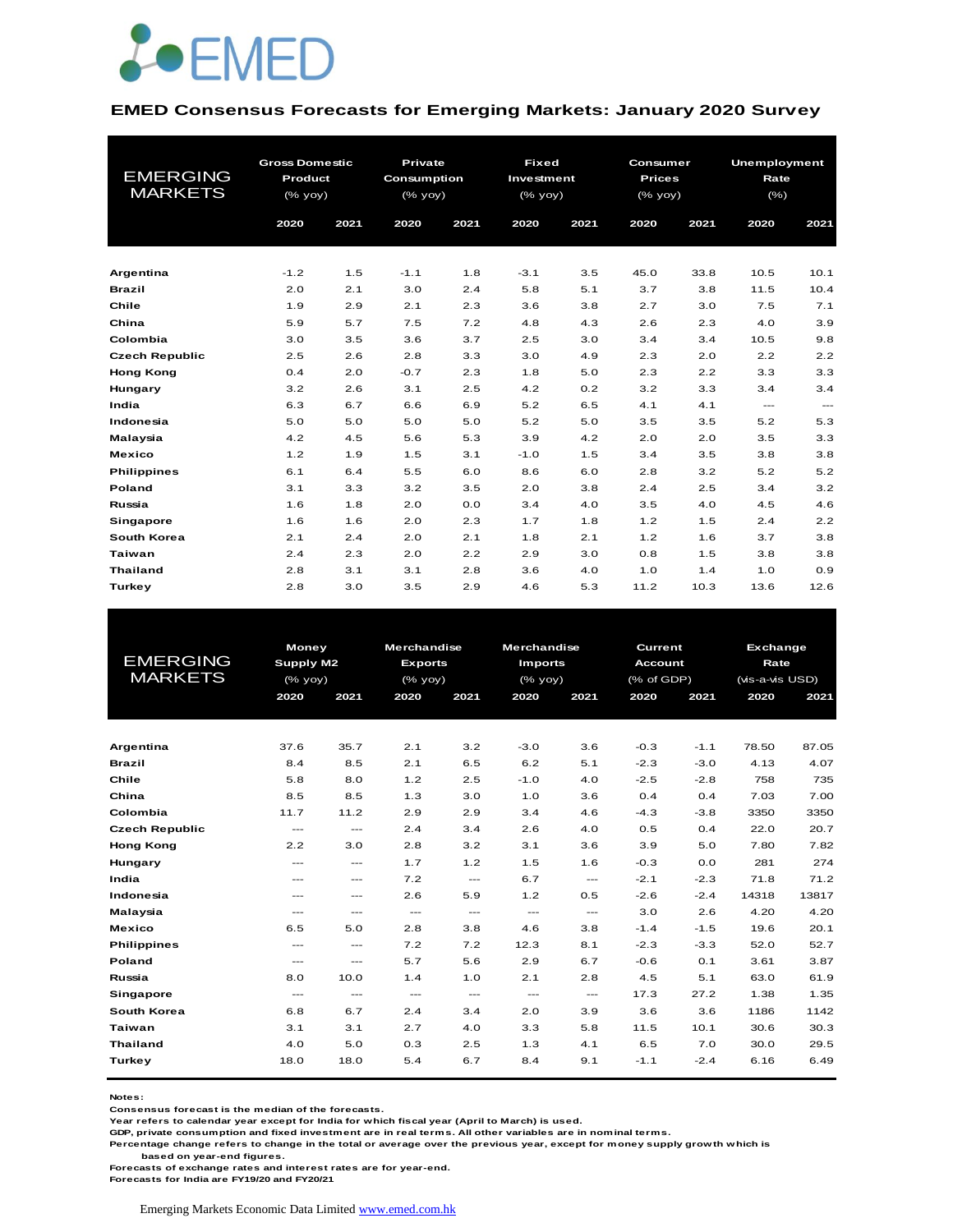## **JOEMED**

#### **EMED Consensus Forecasts for the United States: January 2020 Survey**

| <b>UNITED STATES</b>                             | <b>Gross Domestic</b><br>Product<br>(% yoy)<br>2020<br>2021 |                          | <b>Consumer</b><br><b>Prices</b><br>(% yoy)<br>2020 | 2021                     | <b>UNITED STATES</b>                           | <b>Gross Domestic</b><br>Product<br>(% yoy)<br>2020 | 2021              | <b>Consumer</b><br><b>Prices</b><br>(% yoy)<br>2020 | 2021          |
|--------------------------------------------------|-------------------------------------------------------------|--------------------------|-----------------------------------------------------|--------------------------|------------------------------------------------|-----------------------------------------------------|-------------------|-----------------------------------------------------|---------------|
|                                                  |                                                             |                          |                                                     |                          |                                                |                                                     |                   |                                                     |               |
|                                                  |                                                             |                          |                                                     |                          |                                                |                                                     |                   |                                                     |               |
| <b>ABN AMRO</b>                                  | 1.3                                                         | ---                      | 1.9                                                 | $\overline{\phantom{a}}$ | <b>Moody's Analytics</b>                       | 1.8                                                 | 2.0               | 2.3                                                 | 2.4           |
| <b>Action Economics</b>                          | 2.3                                                         | 2.3                      | 2.3                                                 | 2.3                      | <b>Mortgage Bankers Association</b>            | 1.2                                                 | ---               | 1.9                                                 | ---           |
| <b>AIB Global Treasury</b>                       | 2.0                                                         | 1.8                      | 2.0                                                 | 2.0                      | <b>NAR</b>                                     | 2.2                                                 | ---               | 1.9                                                 | ---           |
| BayernLB                                         | 1.3                                                         | 1.5                      | 2.3                                                 | 1.8                      | <b>National Bank of Canada</b><br><b>NIESR</b> | 1.9                                                 | 2.0               | 2.3                                                 | 2.3           |
| <b>BBVA</b>                                      | 2.0                                                         | ---                      | 2.0                                                 | $\overline{\phantom{a}}$ | Nordea                                         | 1.9                                                 | ---               | 1.9                                                 | ---<br>$\sim$ |
| <b>Berenberg Capital Markets</b>                 | 2.1<br>1.8                                                  | 2.2<br>1.7               | 2.3<br>$2.2\,$                                      | 2.3<br>2.1               | <b>Northern Trust</b>                          | 1.5<br>1.8                                          | ---<br>---        | 1.8<br>2.0                                          | ---           |
| <b>BMO Capital Markets</b><br><b>BNP Paribas</b> | 1.5                                                         | $\overline{a}$           | 2.0                                                 | $\overline{\phantom{a}}$ | <b>PNC</b>                                     | 1.8                                                 | 2.0               | 2.0                                                 | 2.0           |
| <b>Capital Economics</b>                         | 1.9                                                         | 2.4                      | 1.9                                                 | 1.9                      | Prometeia                                      | 1.4                                                 | ---               | 1.8                                                 | ---           |
| <b>CIBC World Markets</b>                        | 1.7                                                         | 2.1                      | 2.1                                                 | 2.2                      | <b>Raymond James</b>                           | 1.7                                                 | ---               | 2.0                                                 | ---           |
| <b>Comerica Bank</b>                             | 2.1                                                         | ---                      | 2.3                                                 | ---                      | <b>Royal Bank of Canada</b>                    | 1.9                                                 | 1.7               | 2.1                                                 | 2.1           |
| Commerzbank                                      | 1.7                                                         | 1.8                      | 2.4                                                 | 2.3                      | <b>Schroders</b>                               | 1.8                                                 | 1.7               | 2.1                                                 | 2.0           |
| <b>Credit Agricole</b>                           | 1.7                                                         | $\overline{\phantom{a}}$ | 1.9                                                 | $\overline{\phantom{a}}$ | <b>Scotia Capital</b>                          | 1.7                                                 | 1.8               | 2.2                                                 | 2.4           |
| <b>Credit Suisse</b>                             | 1.9                                                         | 2.1                      | 2.1                                                 | 2.0                      | <b>Societe Generale</b>                        | 0.7                                                 | ---               | 1.9                                                 | ---           |
| Daiwa Institute of Research                      | 2.0                                                         | $\overline{a}$           | 2.0                                                 | $\overline{a}$           | <b>Standard &amp; Poor's</b>                   | 1.9                                                 | ---               | 2.0                                                 | ---           |
| Danske Bank                                      | 1.7                                                         | ---                      | 2.1                                                 | $\overline{\phantom{a}}$ | <b>TD Economics</b>                            | 2.0                                                 | ---               | 2.2                                                 | ---           |
| Deka Bank                                        | 1.8                                                         | 2.0                      | 2.5                                                 | 2.3                      | University of Michigan - RSQE                  | 1.9                                                 | 1.7               | 2.2                                                 | 1.9           |
| <b>Desjardins</b>                                | 1.5                                                         | 1.5                      | 1.7                                                 | 1.3                      | <b>UOB</b>                                     | 1.5                                                 | ---               | 2.7                                                 | ---           |
| <b>DZ Bank</b>                                   | 1.9                                                         | 1.8                      | 2.0                                                 | 2.0                      | <b>Wells Fargo</b>                             | 1.9                                                 | $\hspace{0.05cm}$ | 2.2                                                 | ---           |
| <b>Erste Group Bank AG</b>                       | 1.9                                                         | 2.2                      | 2.1                                                 | 2.1                      |                                                |                                                     |                   |                                                     |               |
| <b>Fannie Mae</b>                                | 2.2                                                         | 2.0                      | 1.9                                                 | 1.9                      |                                                |                                                     |                   |                                                     |               |
| <b>First Trust Advisors</b>                      | 2.6                                                         | 2.2                      | 2.5                                                 | 2.5                      | <b>CONSENSUS</b>                               |                                                     |                   |                                                     |               |
| <b>Freddie Mac</b>                               | 1.8                                                         | $\overline{a}$           | 2.0                                                 | $\sim$                   | Median                                         | 1.8                                                 | 1.8               | 2.1                                                 | 2.1           |
| Handelsbanken                                    | 1.3                                                         | ---                      | 2.0                                                 | ---                      | Mean                                           | 1.8                                                 | 1.9               | 2.1                                                 | 2.1           |
| Intesa Sanpaolo                                  | 1.8                                                         | 1.7                      | 2.1                                                 | 2.0                      | High                                           | 2.6                                                 | 2.4               | 2.7                                                 | 2.5           |
| <b>Kiel Institute</b>                            | 1.5                                                         | 1.7                      | 2.2                                                 | 2.2                      | Low                                            | 0.7                                                 | 1.5               | 1.7                                                 | 1.3           |
| Monte Dei Paschi Di Siena                        | 1.3                                                         | ---                      | 2.0                                                 | ---                      | <b>Standard Deviation</b>                      | 0.3                                                 | 0.2               | 0.2                                                 | 0.3           |

 *Continues in the next column…*

Emerging Markets Economic Data Limited www.emed.com.hk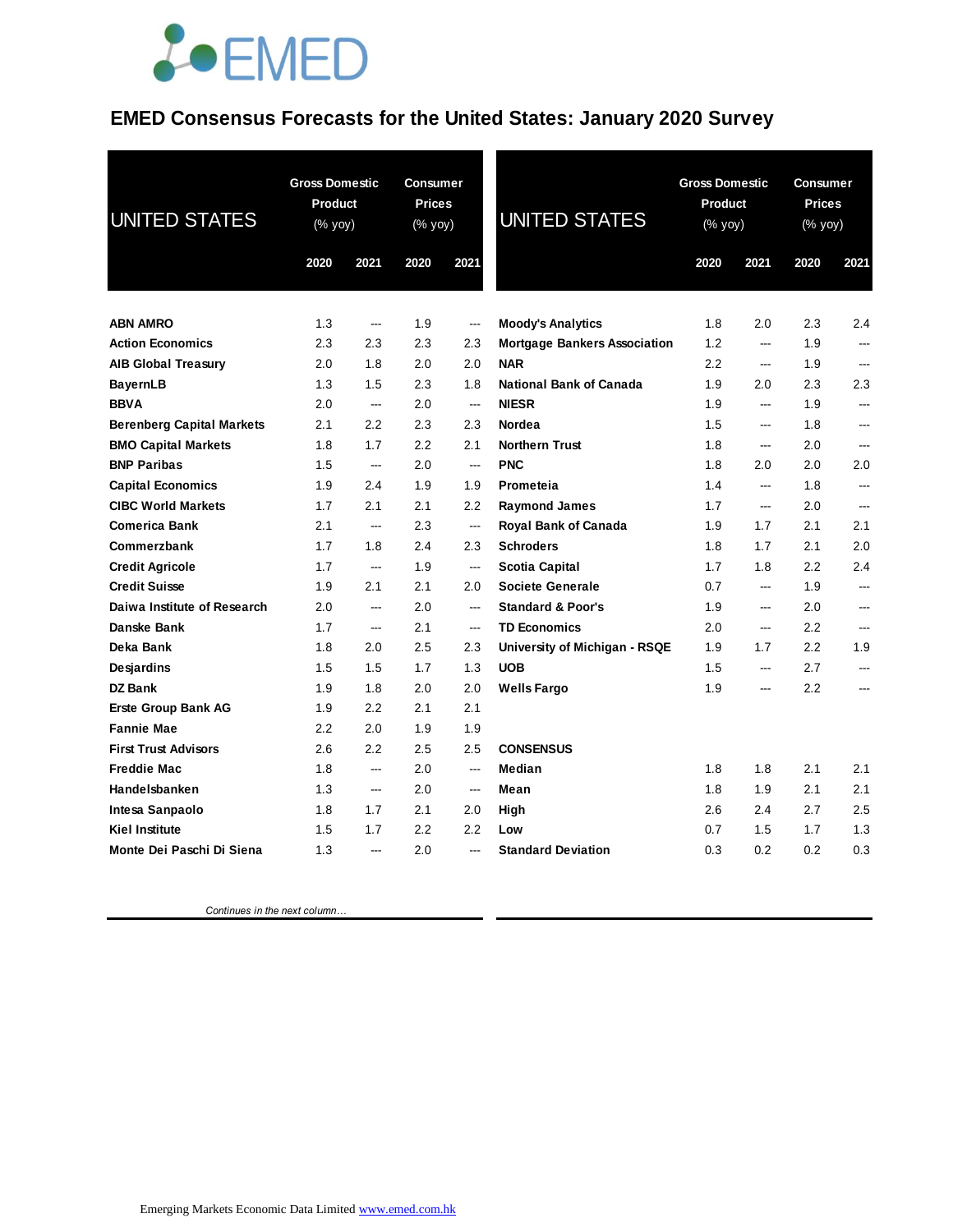## **JOEMED**

### **EMED Consensus Forecasts for the Euro Area: January 2020 Survey**

| <b>EURO AREA</b>                 | <b>Gross Domestic</b><br>Product<br>(% yoy) |        | <b>Consumer</b><br><b>Prices</b><br>(% yoy) |       | <b>Gross Domestic</b><br><b>Product</b><br><b>EURO AREA</b><br>(% yoy) |      |                        | <b>Consumer</b><br><b>Prices</b><br>(% yoy) |                |
|----------------------------------|---------------------------------------------|--------|---------------------------------------------|-------|------------------------------------------------------------------------|------|------------------------|---------------------------------------------|----------------|
|                                  | 2020                                        | 2021   | 2020                                        | 2021  |                                                                        | 2020 | 2021                   | 2020                                        | 2021           |
| <b>ABN AMRO</b>                  | 0.8                                         | ---    | 0.8                                         | ---   | Monte Dei Paschi Di Siena                                              | 1.1  | ---                    | 1.1                                         |                |
| <b>AIB Global Treasury</b>       | 1.0                                         | 1.3    | 1.3                                         | 1.4   | <b>Moody's Analytics</b>                                               | 1.3  | 1.6                    | 1.4                                         | 1.7            |
| <b>Bank Julius Baer</b>          | 1.1                                         | $-0.2$ | 1.6                                         | 1.5   | <b>NIESR</b>                                                           | 1.3  | ---                    | 1.3                                         | ---            |
| <b>BayernLB</b>                  | 0.8                                         | 1.2    | 1.3                                         | 1.4   | Nordea                                                                 | 0.7  | ---                    | 1.2                                         | ---            |
| <b>BBVA</b>                      | 1.2                                         | ---    | 1.4                                         | ---   | <b>Northern Trust</b>                                                  | 1.1  | ---                    | 1.1                                         |                |
| <b>Berenberg Capital Markets</b> | 1.0                                         | 1.5    | 1.3                                         | 1.5   | Prometeia                                                              | 1.2  | $\qquad \qquad \cdots$ | 1.1                                         | $\overline{a}$ |
| <b>BMO Capital Markets</b>       | 1.1                                         | 1.4    | 1.3                                         | 1.4   | <b>Royal Bank of Canada</b>                                            | 1.0  | 1.2                    | 1.1                                         | 1.3            |
| <b>BNP Paribas</b>               | 1.1                                         | ---    | 1.4                                         | $---$ | <b>Schroders</b>                                                       | 1.2  | 1.4                    | 1.3                                         | 1.5            |
| <b>Capital Economics</b>         | 0.5                                         | 1.0    | 1.1                                         | 1.1   | <b>Scotia Capital</b>                                                  | 1.1  | 1.3                    | 1.3                                         | 1.5            |
| <b>CIBC World Markets</b>        | 0.6                                         | 1.2    | 1.5                                         | 1.8   | <b>Societe Generale</b>                                                | 0.9  | ---                    | 1.2                                         | ---            |
| Commerzbank                      | 0.9                                         | 1.1    | 1.3                                         | 1.3   | <b>TD Economics</b>                                                    | 1.0  | ---                    | 1.0                                         | ---            |
| <b>Credit Agricole</b>           | 1.4                                         | ---    | 1.3                                         | ---   | <b>UOB</b>                                                             | 1.0  | ---                    | 1.2                                         | ---            |
| <b>Credit Suisse</b>             | 1.2                                         | 1.5    | 1.4                                         | 1.4   | <b>Wells Fargo</b>                                                     | 1.0  | ---                    | 1.3                                         | ---            |
| Danske Bank                      | 0.9                                         | ---    | 1.2                                         | ---   |                                                                        |      |                        |                                             |                |
| Deka Bank                        | 0.9                                         | 1.2    | 1.3                                         | 1.5   |                                                                        |      |                        |                                             |                |
| <b>DZ Bank</b>                   | 0.9                                         | 1.2    | 1.3                                         | 1.3   |                                                                        |      |                        |                                             |                |
| Erste Group Bank AG              | 1.2                                         | 1.2    | 1.3                                         | 1.5   | <b>CONSENSUS</b>                                                       |      |                        |                                             |                |
| <b>ETLA</b>                      | 0.9                                         | 1.3    | 1.2                                         | 1.5   | Median                                                                 | 1.0  | 1.3                    | 1.3                                         | 1.4            |
| <b>EUROFER</b>                   | 1.2                                         | ---    | 1.6                                         | ---   | Mean                                                                   | 1.0  | 1.2                    | 1.3                                         | 1.4            |
| Handelsbanken                    | 0.9                                         | ---    | 1.2                                         | ---   | High                                                                   | 1.4  | 1.6                    | 1.6                                         | 1.8            |
| Intesa Sanpaolo                  | 0.9                                         | 1.3    | 1.3                                         | 1.3   | Low                                                                    | 0.5  | $-0.2$                 | 0.8                                         | 1.1            |
| <b>Kiel Institute</b>            | 1.2                                         | 1.5    | 1.2                                         | 1.3   | <b>Standard Deviation</b>                                              | 0.2  | 0.4                    | 0.2                                         | 0.2            |
|                                  |                                             |        |                                             |       |                                                                        |      |                        |                                             |                |

 *Continues in the next column…*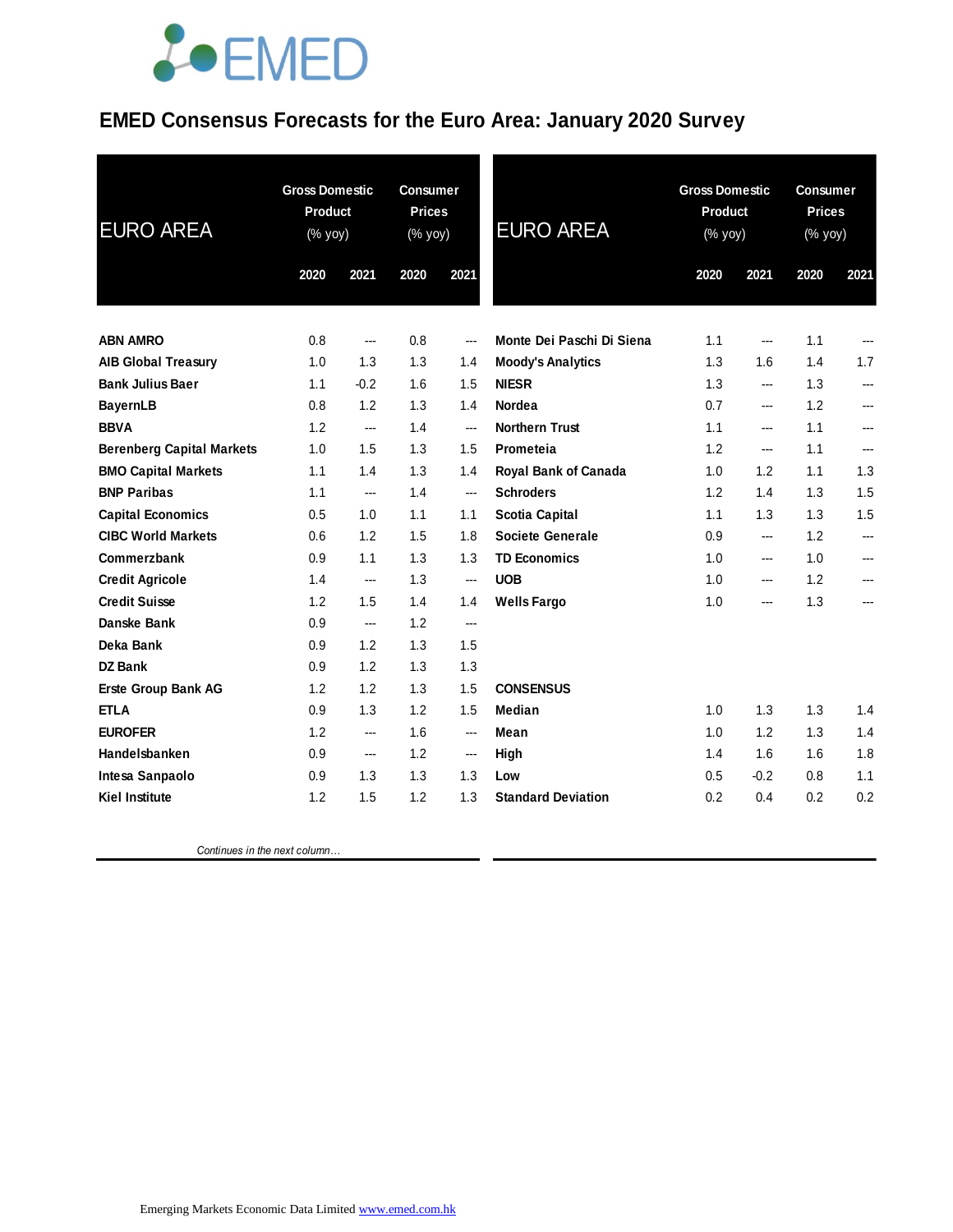# LOEMED

### **EMED Consensus Forecasts for Japan: January 2020 Survey**

| <b>JAPAN</b>                     | <b>Gross Domestic</b><br>Product<br>(% yoy) |      | <b>Consumer</b><br><b>Prices</b><br>(% yoy) |                | <b>JAPAN</b>              |        | <b>Gross Domestic</b><br>Product<br>(% yoy) |        | <b>Consumer</b><br><b>Prices</b><br>(% yoy) |  |
|----------------------------------|---------------------------------------------|------|---------------------------------------------|----------------|---------------------------|--------|---------------------------------------------|--------|---------------------------------------------|--|
|                                  | 2020                                        | 2021 | 2020                                        | 2021           |                           | 2020   | 2021                                        | 2020   | 2021                                        |  |
|                                  |                                             |      |                                             |                |                           |        |                                             |        |                                             |  |
| <b>ABN AMRO</b>                  | 0.4                                         | ---  | 1.6                                         | ---            | <b>Kiel Institute</b>     | 0.6    | 1.1                                         | 1.4    | 0.4                                         |  |
| <b>AIB Global Treasury</b>       | 0.9                                         | 0.8  | 0.8                                         | 0.5            | <b>Mizuho Securities</b>  | 0.5    | ---                                         | 0.6    | ---                                         |  |
| <b>Bank Julius Baer</b>          | 0.5                                         | 0.4  | 0.4                                         | 0.5            | <b>Moody's Analytics</b>  | 0.6    | 0.7                                         | 0.8    | 0.9                                         |  |
| Bank of Tokyo-Mitsubishi UFJ     | 0.7                                         | ---  | 0.6                                         | $\overline{a}$ | <b>NIESR</b>              | 0.2    | ---                                         | 2.0    | ---                                         |  |
| <b>BayernLB</b>                  | 0.3                                         | ---  | 0.6                                         | $\overline{a}$ | Nordea                    | 0.4    | ---                                         | 1.5    | ---                                         |  |
| <b>BBVA</b>                      | 0.4                                         | ---  | 1.0                                         | $\overline{a}$ | <b>Northern Trust</b>     | 0.9    | ---                                         | 0.4    | ---                                         |  |
| <b>Berenberg Capital Markets</b> | 0.6                                         | 0.8  | 0.9                                         | 1.3            | Prometeia                 | 0.4    | ---                                         | 1.3    | ---                                         |  |
| <b>BMO Capital Markets</b>       | 0.5                                         | 0.9  | 0.5                                         | 0.6            | <b>Schroders</b>          | 0.2    | 1.0                                         | 0.9    | 0.6                                         |  |
| <b>BNP Paribas</b>               | 0.3                                         | ---  | 1.1                                         | ---            | <b>Scotia Capital</b>     | 0.6    | 1.2                                         | 0.6    | 0.8                                         |  |
| <b>Capital Economics</b>         | $-0.2$                                      | 0.8  | 0.6                                         | 0.5            | Societe Generale          | 0.9    | ---                                         | 1.0    | ---                                         |  |
| <b>CIBC World Markets</b>        | 0.6                                         | 1.0  | 0.7                                         | 1.0            | <b>TD Economics</b>       | 0.6    | ---                                         | 1.3    | ---                                         |  |
| Commerzbank                      | 0.5                                         | 0.8  | 0.7                                         | 0.6            | <b>UOB</b>                | $-0.8$ | ---                                         | 1.2    | ---                                         |  |
| <b>Credit Agricole</b>           | 0.5                                         | ---  | 1.5                                         | ---            | <b>Wells Fargo</b>        | 0.4    | ---                                         | 1.2    | ---                                         |  |
| <b>Credit Suisse</b>             | 0.6                                         | 0.9  | 0.1                                         | 0.2            |                           |        |                                             |        |                                             |  |
| Daiwa Institute of Research      | 0.3                                         | ---  | 0.4                                         | $\overline{a}$ | <b>CONSENSUS</b>          |        |                                             |        |                                             |  |
| Danske Bank                      | 0.5                                         | ---  | 0.7                                         | $\overline{a}$ | <b>Median</b>             | 0.5    | 0.9                                         | 0.8    | 0.6                                         |  |
| Deka Bank                        | 0.8                                         | 1.0  | 0.9                                         | 1.3            | Mean                      | 0.5    | 0.9                                         | 0.9    | 0.7                                         |  |
| <b>DZ Bank</b>                   | 0.8                                         | 1.2  | 0.9                                         | 0.7            | High                      | 0.9    | 1.2                                         | 2.0    | 1.3                                         |  |
| Intesa Sanpaolo                  | 0.3                                         | 0.8  | $-0.1$                                      | 0.5            | Low                       | $-0.8$ | 0.4                                         | $-0.1$ | 0.2                                         |  |
| <b>JCER</b>                      | 0.2                                         | 0.8  | 0.6                                         | 0.6            | <b>Standard Deviation</b> | 0.3    | 0.2                                         | 0.4    | 0.3                                         |  |

 *Continues in the next column…*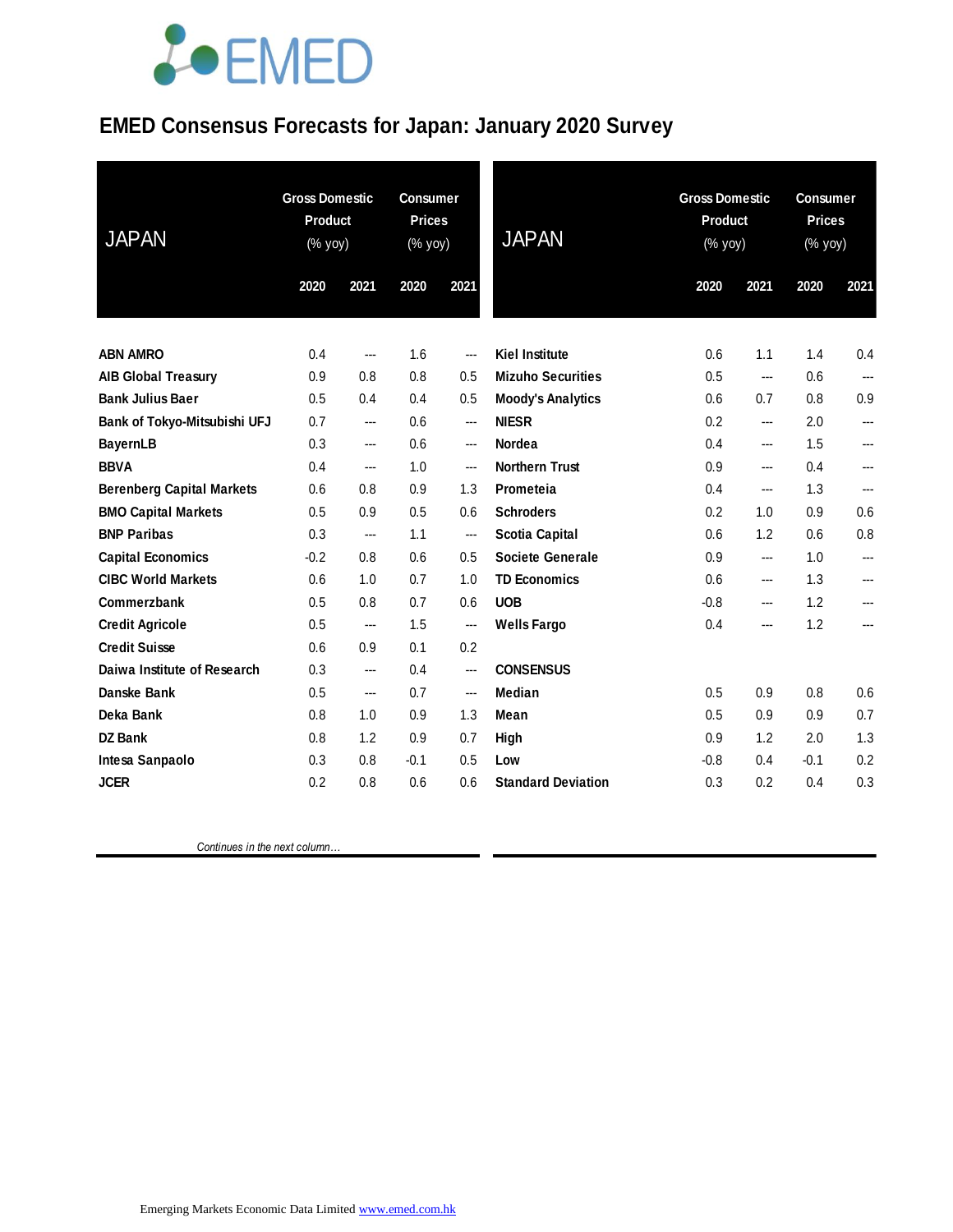# **JOEMED**

### **EMED Consensus Forecasts for China: January 2020 Survey**

| <b>CHINA</b>                     |      | <b>Gross Domestic</b><br><b>Product</b><br>(% yoy) |      | <b>Consumer</b><br><b>Prices</b><br>(% yoy) | <b>CHINA</b>              |      | <b>Gross Domestic</b><br><b>Product</b><br>(% yoy) |      | <b>Consumer</b><br><b>Prices</b><br>$(% \mathsf{Y}^{\prime }\mathsf{Y}^{\prime }\mathsf{Y}^{\prime })$ |  |
|----------------------------------|------|----------------------------------------------------|------|---------------------------------------------|---------------------------|------|----------------------------------------------------|------|--------------------------------------------------------------------------------------------------------|--|
|                                  | 2020 | 2021                                               | 2020 | 2021                                        |                           | 2020 | 2021                                               | 2020 | 2021                                                                                                   |  |
|                                  |      |                                                    |      |                                             |                           |      |                                                    |      |                                                                                                        |  |
| <b>ABN AMRO</b>                  | 5.8  | ---                                                | 2.5  | $\overline{\phantom{a}}$                    | <b>Kiel Institute</b>     | 5.9  | 5.7                                                | 3.4  | 2.3                                                                                                    |  |
| <b>Bank Julius Baer</b>          | 5.8  | 5.5                                                | 3.2  | 2.8                                         | <b>Moody's Analytics</b>  | 6.2  | 5.9                                                | 3.7  | 2.8                                                                                                    |  |
| <b>Bank of East Asia</b>         | 5.9  | 5.7                                                | 1.9  | 1.8                                         | <b>NIESR</b>              | 5.8  | ---                                                | 2.6  | ---                                                                                                    |  |
| <b>BayernLB</b>                  | 5.7  | 5.6                                                | 2.9  | 2.6                                         | <b>Nordea</b>             | 5.9  | ---                                                | 2.4  | ---                                                                                                    |  |
| <b>BBVA</b>                      | 5.8  | ---                                                | 2.5  | $\overline{\phantom{a}}$                    | <b>Northern Trust</b>     | 5.6  | ---                                                | 2.0  | ---                                                                                                    |  |
| <b>Berenberg Capital Markets</b> | 5.9  | 5.6                                                | 3.7  | 2.2                                         | Prometeia                 | 5.2  | ---                                                | 2.5  | ---                                                                                                    |  |
| <b>BMO Capital Markets</b>       | 5.9  | 5.8                                                | 3.7  | 2.1                                         | <b>Schroders</b>          | 6.0  | 5.5                                                | 3.2  | 2.5                                                                                                    |  |
| <b>BNP Paribas</b>               | 6.0  | ---                                                | 2.5  | $\hspace{0.05cm}$                           | <b>Scotia Capital</b>     | 6.0  | 5.8                                                | 2.1  | 2.5                                                                                                    |  |
| <b>Capital Economics</b>         | 5.8  | 5.8                                                | 2.5  | 1.5                                         | <b>Societe Generale</b>   | 5.8  | ---                                                | 2.9  | ---                                                                                                    |  |
| <b>CEBR</b>                      | 6.1  | ---                                                | 3.5  | $\hspace{0.05cm} \cdots$                    | <b>UOB</b>                | 5.9  | ---                                                | 2.6  | $\overline{\phantom{a}}$                                                                               |  |
| Commerzbank                      | 5.8  | 5.5                                                | 2.5  | 2.3                                         | <b>Wells Fargo</b>        | 5.9  | $---$                                              | 3.0  | ---                                                                                                    |  |
| <b>Credit Agricole</b>           | 6.0  | ---                                                | 2.2  | $\overline{a}$                              |                           |      |                                                    |      |                                                                                                        |  |
| <b>Credit Suisse</b>             | 5.9  | 5.6                                                | 2.3  | 2.8                                         |                           |      |                                                    |      |                                                                                                        |  |
| Daiwa Institute of Research      | 5.8  | 5.5                                                | 2.5  | 2.3                                         | <b>CONSENSUS</b>          |      |                                                    |      |                                                                                                        |  |
| Danske Bank                      | 6.0  | ---                                                | 2.2  | ---                                         | <b>Median</b>             | 5.9  | 5.7                                                | 2.6  | 2.3                                                                                                    |  |
| Deka Bank                        | 5.9  | 5.8                                                | 3.8  | 2.7                                         | Mean                      | 5.9  | 5.7                                                | 2.8  | 2.3                                                                                                    |  |
| <b>DZ Bank</b>                   | 5.9  | 5.8                                                | 3.4  | 2.0                                         | High                      | 6.2  | 5.9                                                | 3.8  | 2.8                                                                                                    |  |
| Intesa Sanpaolo                  | 5.8  | 5.7                                                | 3.3  | 2.1                                         | Low                       | 5.2  | 5.5                                                | 1.9  | 1.5                                                                                                    |  |
| JP Morgan                        | 5.9  | 5.7                                                | 3.7  | 1.5                                         | <b>Standard Deviation</b> | 0.2  | 0.1                                                | 0.6  | 0.4                                                                                                    |  |

 *Continues in the next column…*